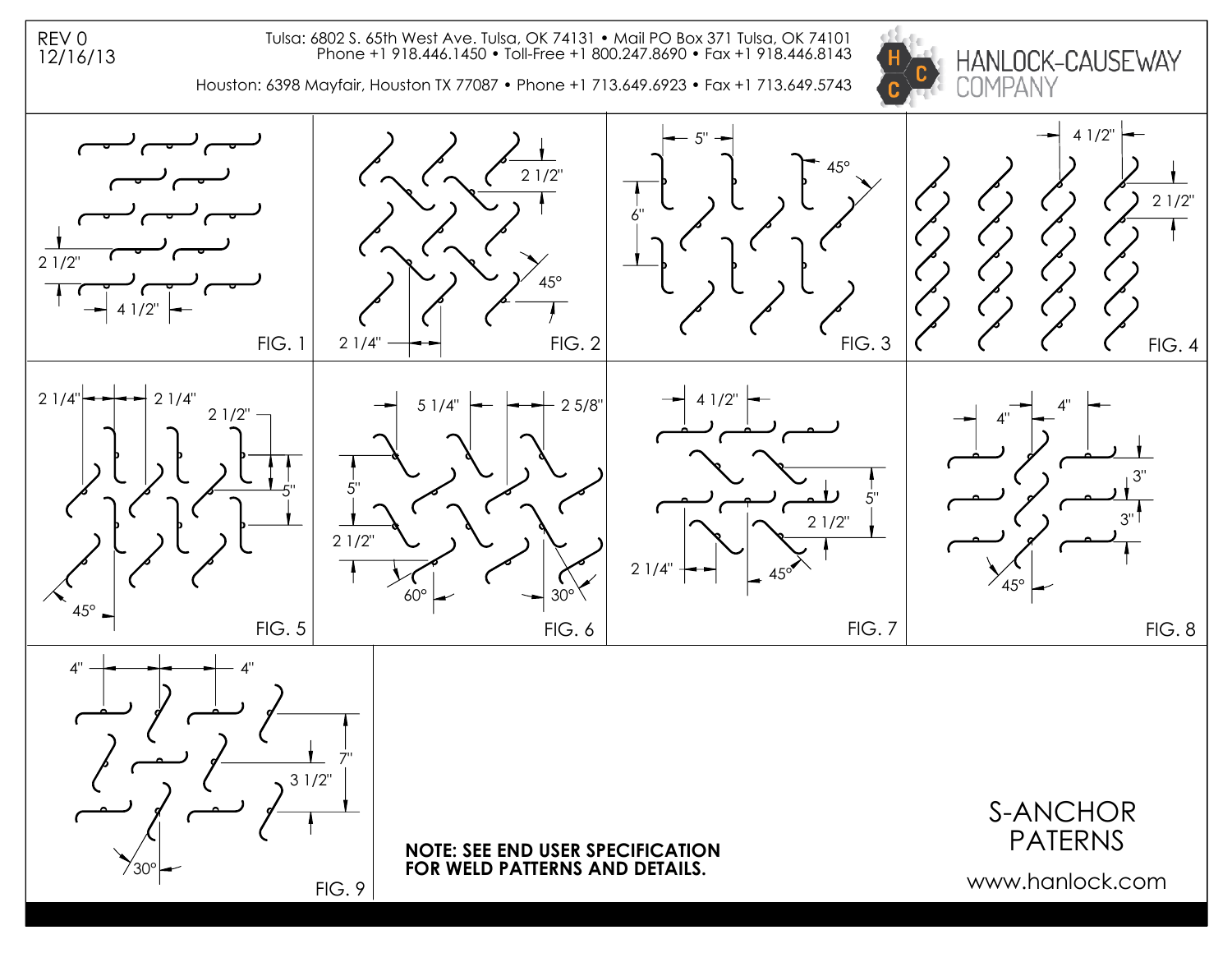REV 0 12/16/13 Tulsa: 6802 S. 65th West Ave. Tulsa, OK 74131 • Mail PO Box 371 Tulsa, OK 74101 Phone +1 918.446.1450 • Toll-Free +1 800.247.8690 • Fax +1 918.446.8143

Houston: 6398 Mayfair, Houston TX 77087 • Phone +1 713.649.6923 • Fax +1 713.649.5743





**NOTE: SEE END USER SPECIFICATION FOR WELD PATTERN AND DETAILS.**

S-ANCHOR EDGE SPACING

www.hanlock.com